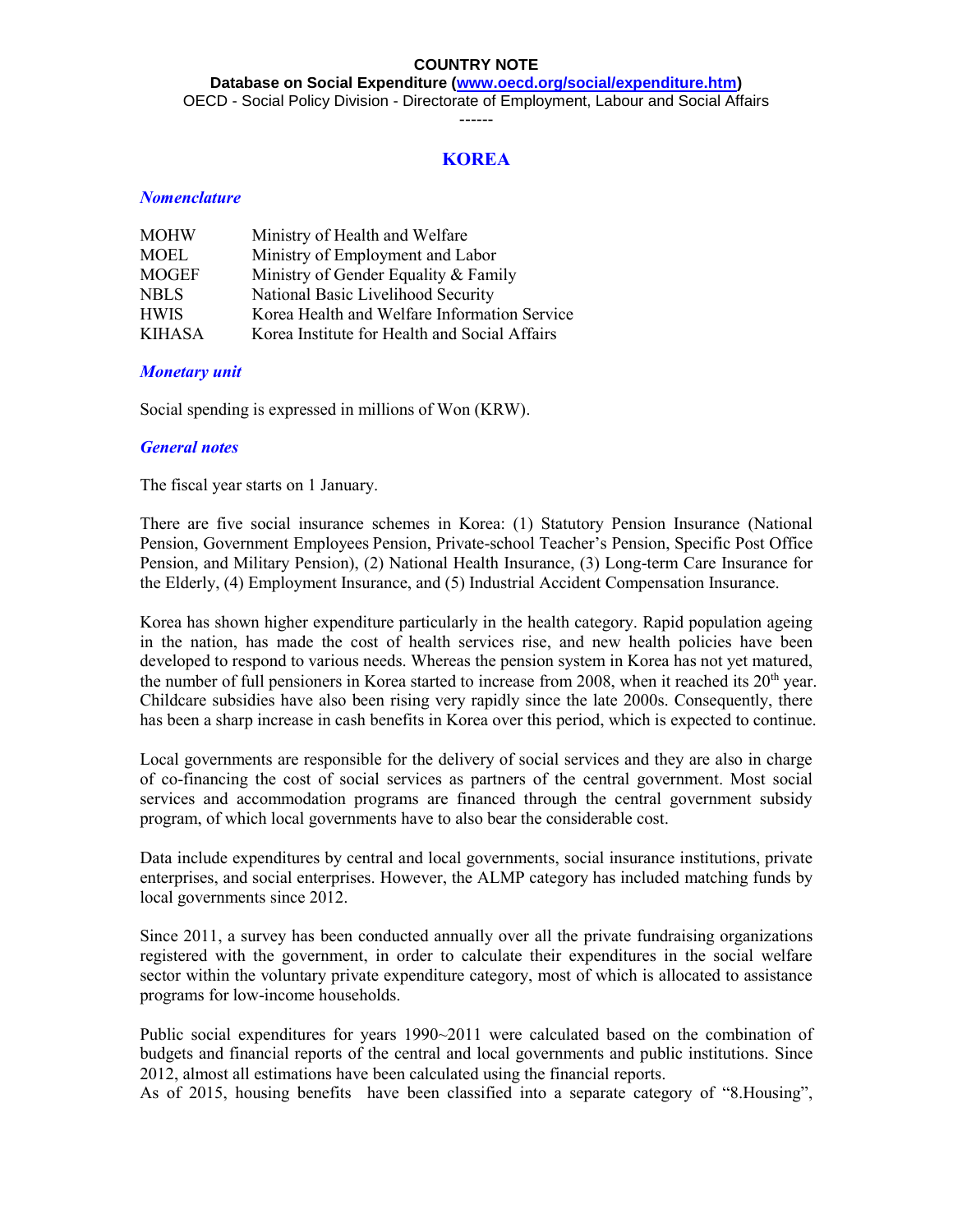### **Database on Social Expenditure [\(www.oecd.org/social/expenditure.htm\)](http://www.oecd.org/social/expenditure.htm)** OECD - Social Policy Division - Directorate of Employment, Labour and Social Affairs

------

moving away from "9.Other Social Policy Areas", due to the reform of Korea's National Basic Living Security Program, which introduced different eligibility criteria (e.g. income thresholds) for respective benefit categories.

Public Pension schemes in Korea are categorized as non-means tested, given that beneficiaries receive benefits according to their past contributions. Nonetheless, the amount of retirement pension is reduced up to 50% for those enrolled in the Government Employees Pension, Privateschool Teacher's Pension, Specific Post Office Pension, and Military Pension, when the insured individuals are engaged in income-earning activities that generate more than the average income of all the insured in each of the pension plans.

The individual country notes of the OECD Benefits and Wages ( [www.oecd.org/social/benefits](http://www.oecd.org/social/benefits-and-wages.htm)[and-wages.htm\)](http://www.oecd.org/social/benefits-and-wages.htm) provide a comprehensive description of the characteristics of social programmes (e.g. conditions for receipt, calculation of payment rates, tax treatment of social support, benefit duration, etc.) for the working-age population, including: employment insurance, social assistance, employment-conditional benefits, housing benefits, family benefits, childcare support, and support for single-parent households.

Concerning the methods of producing Korea's SOCX data, MOHW and KIHASA appraise and approve the data for old-age, survivors, incapacity-related benefits, family, unemployment, housing, and other social policy areas. Data for health and ALMP are linked to the existing OECD database(see table 1).

Tables 2, 3, and 4 show the matrixes of function, scheme, and financial resources of Korea's SOCX data (*For more information, please contac[t socx@kihasa.re.kr](mailto:socx@kihasa.re.kr)*).

## *Break in series*

Data for the mandatory private social expenditure are underestimated due to the unavailability of maternity leave data from 1990 to 1996.

A general break in series occurred in 2008 due to changes in the government's budget schemes and the adoption of the National Finance Information System (NAFIS).

The government's budget schemes shifted from a Line-Item Budgeting System (LIBS) to a Performance Budgeting System.

Adoption of the National Finance Information System (NAFIS) has facilitated the classification of specific items in SOCX.

## *Estimations*

*E*xpenditures for "410.10.5.2.1.3 Pre-primary education (3-5 years old) (Vouchers for Childcare Service)" are estimates based on the OECD Education database and have been computed by KIHASA since 2012.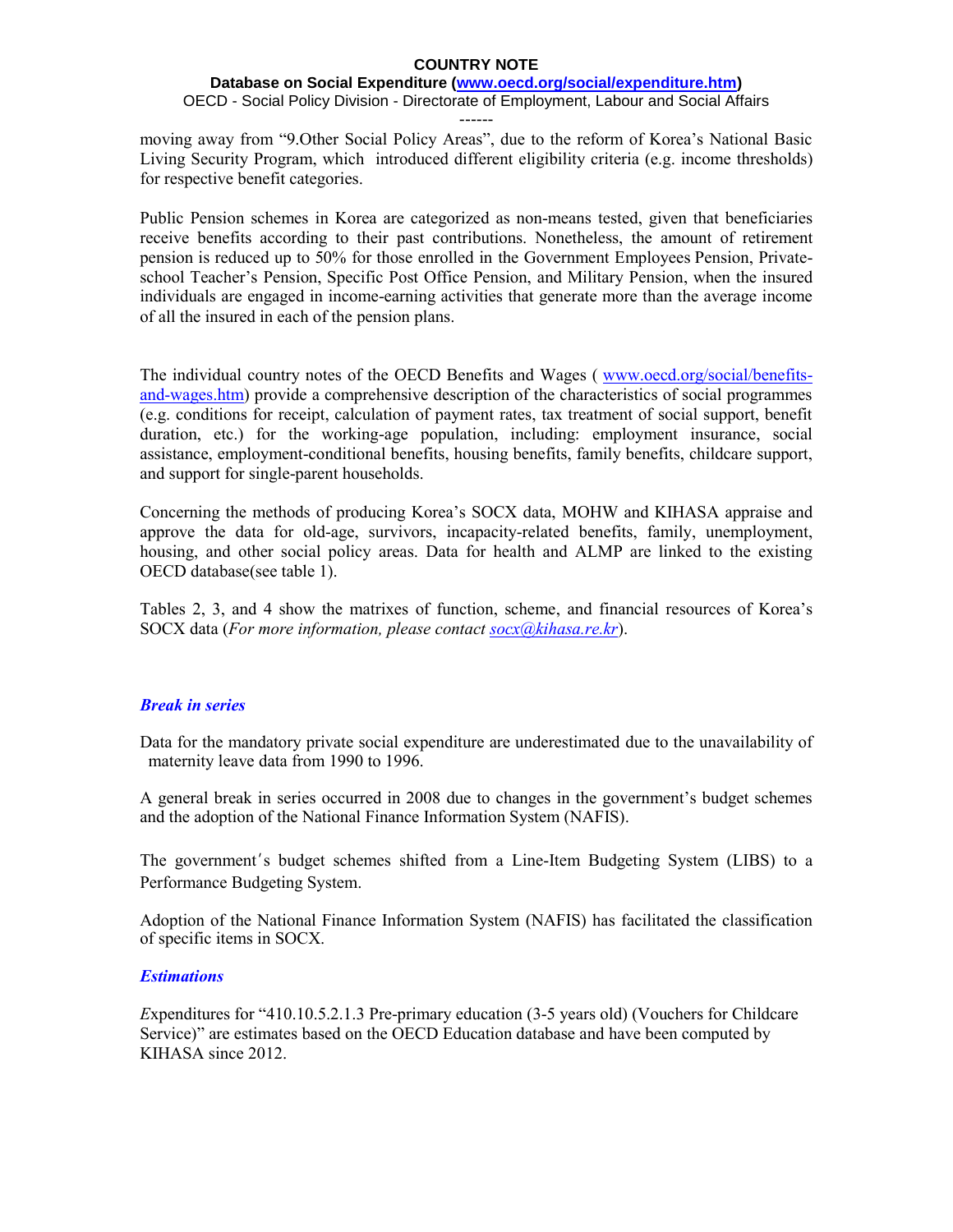### ------

# *Sources*

Ministry of Health and Welfare (MOHW), Republic of Korea, except for:

**1990 onwards** 4. Health: OECD Health Statistics (*[www.oecd.org/health/healthdata\)](http://www.oecd.org/health/healthdata)*

**1998 onwards** 5.2.1.3 Childcare (pre-primary education): OECD Education database *[\(www.oecd.org/edu/database.htm\)](http://www.oecd.org/edu/database.htm)*.

**1990 onwards** 6. ALMP: OECD Labour Market Policy database.

# *Background information*

MOHW, Social Protection [\(http://www.mohw.go.kr](http://www.mohw.go.kr)/))

HWIS bokjiro, Social Services, qualitative information [\(http://bokjiro.go.kr\)](http://bokjiro.go.kr/)

Gho, K.H, Y.S. Chang, K.H. Lee, J.W. Kang, Y. A. Chung (2017), Estimation of Social Expenditure in Korea on the Basis of the OECD (in Korean only), Ministry of Health and Welfare (MOHW) & Korean Institute for Health and Social Affairs (KIHASA), Korea.

Gho, K.H, Y.S. Chang, K.H. Lee, J.W. Kang, S. H. Kim, Y. A. Chung (2015), Estimation of Social Expenditure in Korea on the Basis of the OECD (in Korean only), Ministry of Health and Welfare (MOHW) & Korean Institute for Health and Social Affairs (KIHASA), Korea.

Gho, K.H, Y.S. Chang, J.W. Kang, and Y. A. Chung (2013), Estimation of Social Expenditure in Korea on the Basis of the OECD (in Korean only), Ministry of Health and Welfare (MOHW) & Korean Institute for Health and Social Affairs (KIHASA), Korea.

Gho, K.H, Y.S. Chang, H. A. Kim, J. W. Kim, J. W. Lee, J.W. Kang, and Y. A. Chung (2012), Estimation of Social Expenditure in Korea on the Basis of the OECD (in Korean only), Ministry of Health and Welfare (MOHW) &Korean Institute for Health and Social Affairs (KIHASA), Korea.

Gho, K.H, Y.B. Cho, J.W. Kang, J.W. Kim, S. Y. Choi, and Y. A. Chung (2011), Estimation of Social Expenditure in Korea on the Basis of the OECD Guidelines and Comparison of Incapacityrelated Benefits among OECD Members(in Korean only), Ministry of Health and Welfare (MOHW) &Korean Institute for Health and Social Affairs (KIHASA), Korea.

Gho, K.H, Y.S. Chang, and J.W. Kang(2010), Estimation of Social Expenditure in Korea Based on the OECD Guidelines(1990-2007)(in English only), OECD/Korea Policy Centre- Health and Social Policy Programme, Korea.

Gho, K.H, Y.B. Cho, E.J. Park, J.W. Kang and S. Y. Choi (2009), A study on the estimation of voluntary private social expenditures in Korea on the basis of the OECD guidelines (in Korean only), Ministry of Health and Welfare (MOHW) &Korean Institute for Health and Social Affairs (KIHASA), Korea.

Gho, K.H, Y.S. Chang, J. J. Kim, M.S. Jung, and J.W. Kang (2009), Estimation of Social Expenditure in Korea on the Basis of the OECD Guidelines(1990-2007) and Comparison of Old Age Benefit among OECD Members (in Korean only), Ministry of Health and Welfare (MOHW) & Korean Institute for Health and Social Affairs (KIHASA), Korea.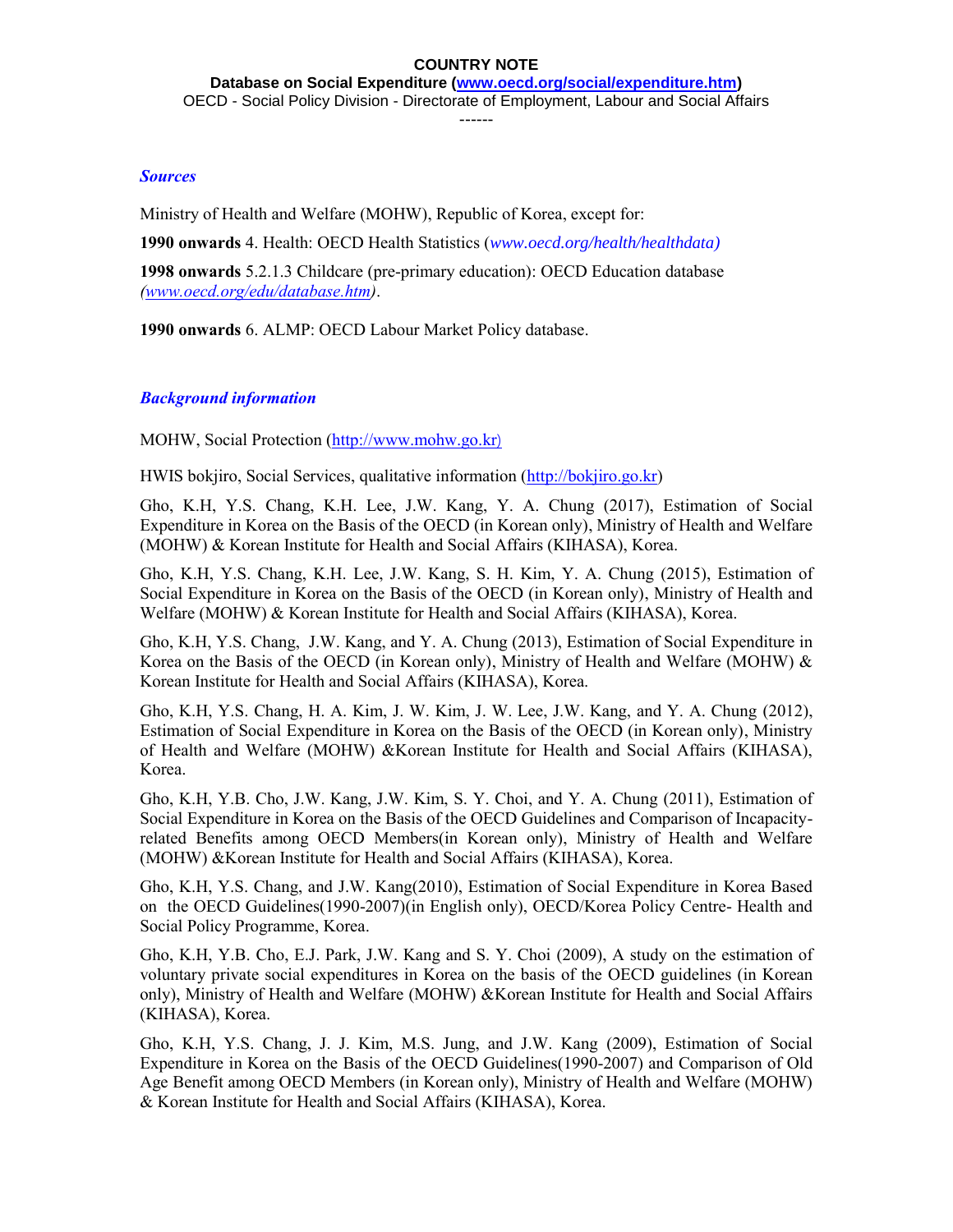## **Database on Social Expenditure [\(www.oecd.org/social/expenditure.htm\)](http://www.oecd.org/social/expenditure.htm)** OECD - Social Policy Division - Directorate of Employment, Labour and Social Affairs

------

Gho, K.H, and Y.S. Chang (2007), Estimation of Net Social Expenditure in Korea on the Basis of the OECD Guidelines: 1990-2005 (in Korean only), Korean Institute for Health and Social Affairs (KIHASA), Korea.

Gho, K.H., Y.S., Chang and N.Y., Lee (2003), Estimation of Social Expenditures in Korea on the Basis of the OECD Guidelines: 1990-2001, Korea Institute for Health and Social Affairs, Seoul, Korea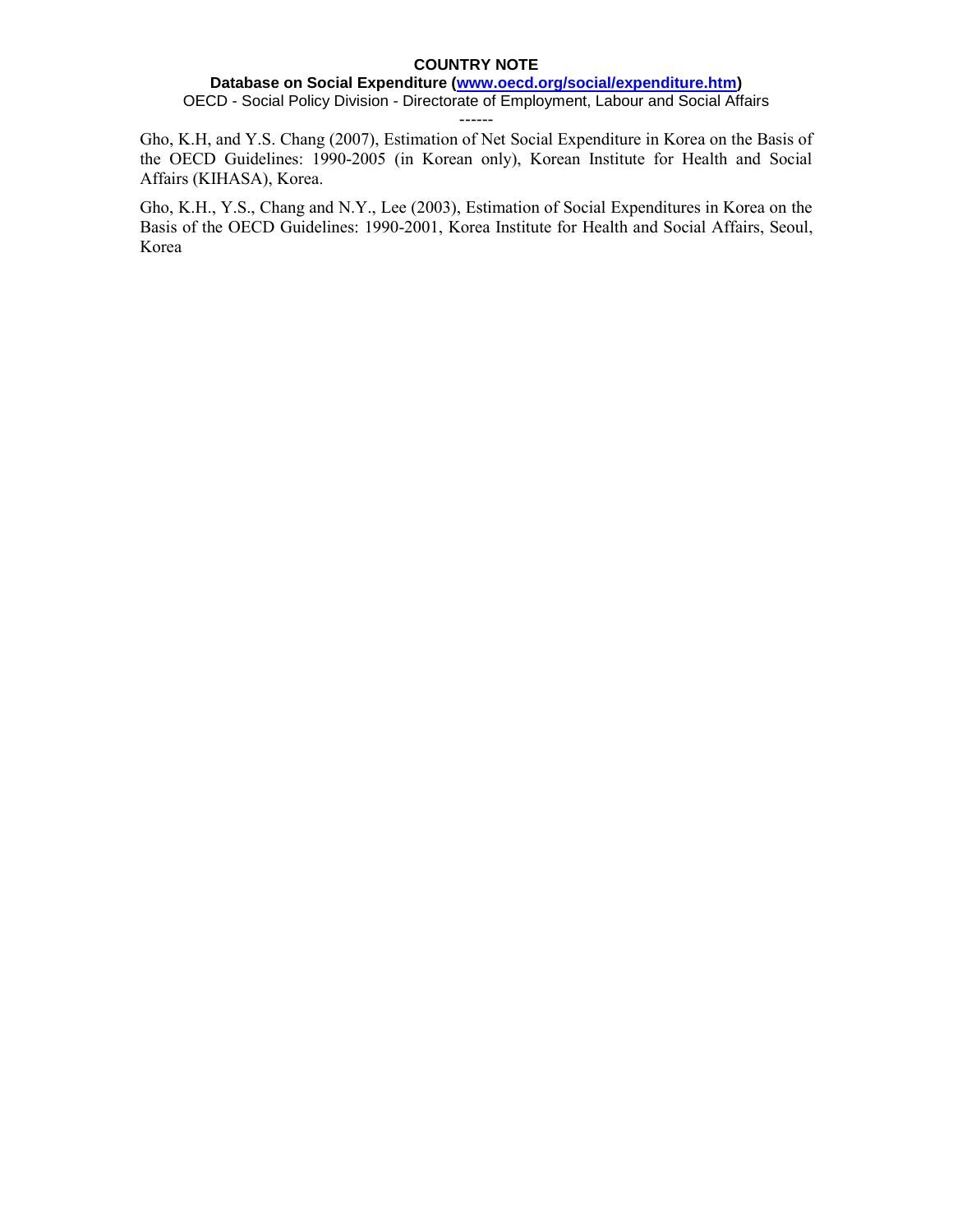# **COUNTRY NOTE Database on Social Expenditure [\(www.oecd.org/social/expenditure.htm\)](http://www.oecd.org/social/expenditure.htm)** OECD - Social Policy Division - Directorate of Employment, Labour and Social Affairs

#### **Table 1. Database on Social Expenditure**

In Billion of Korean Won

|           |                  | MOHW & KIHASA /SOCX      |                                                                                                                           |                                                                                                     | Code            | 1990                             | 1991                                                         | 1992                              | 1993                              | 1994                                | 1995                                    | 1996                                          | 1997                                            | 1998                                              | 1999                                               | 2000                                               | 2001                                              | 2002                                              |
|-----------|------------------|--------------------------|---------------------------------------------------------------------------------------------------------------------------|-----------------------------------------------------------------------------------------------------|-----------------|----------------------------------|--------------------------------------------------------------|-----------------------------------|-----------------------------------|-------------------------------------|-----------------------------------------|-----------------------------------------------|-------------------------------------------------|---------------------------------------------------|----------------------------------------------------|----------------------------------------------------|---------------------------------------------------|---------------------------------------------------|
|           |                  | MOHW & KIHASA            | Social protection benefits                                                                                                |                                                                                                     |                 | 2,892                            | 3,613                                                        | 4,536                             | 5,405                             | 6,677                               | 15,873                                  | 18,085                                        | 21,375                                          | 26,583                                            | 32,195                                             | 28,448                                             | 29,586                                            | 32,611                                            |
|           |                  |                          | OLDAGE<br><b>SURVIVORS</b><br><b>DISABILITY</b><br><b>FAMILY</b><br><b>UNEMPLOYMENT</b><br><b>HOUSING</b><br><b>OTHER</b> |                                                                                                     |                 | 1,534<br>375<br>526<br>74<br>383 | 1,905<br>511<br>722<br>93<br>$\sim$<br>$\overline{a}$<br>381 | 2,563<br>581<br>910<br>115<br>367 | 3,273<br>612<br>936<br>159<br>424 | 4,134<br>726<br>1,198<br>192<br>427 | 5,382<br>813<br>1,398<br>2,148<br>6.131 | 5,769<br>916<br>1,642<br>2,467<br>10<br>7,280 | 7,415<br>1,036<br>1,979<br>2,763<br>79<br>8,103 | 13,327<br>1,062<br>2,034<br>2,339<br>799<br>7,021 | 15,697<br>1,073<br>1,935<br>2,495<br>936<br>10,059 | 11,133<br>1,249<br>2,348<br>2,769<br>471<br>10,477 | 9,373<br>1.363<br>2,817<br>3,317<br>845<br>11,870 | 9,721<br>1,580<br>3,379<br>3,704<br>835<br>13,393 |
| $\ddot{}$ | 2)               | SOCX/Health              | HEALTH Public benefits in kind                                                                                            |                                                                                                     | 410.10.4.0.0.0  | 2,828                            | 3,048                                                        | 3,666                             | 4,142                             | 4,715                               | 5,774                                   | 7,292                                         | 8,483                                           | 9,613                                             | 11,229                                             | 12,782                                             | 17,511                                            | 18,469                                            |
|           | 3)               | SOCX/EDU-EAG             | <b>FAMILY Services</b>                                                                                                    | Pre-primary education(3-5<br>years old) (Vouchers for<br>Childcare Service)<br>(adjustment for 6yo) | 410.10.5.2.1.3  |                                  |                                                              |                                   |                                   |                                     |                                         |                                               |                                                 | -6                                                | $-0$                                               | -0                                                 | -0                                                | $-0$                                              |
|           |                  |                          |                                                                                                                           | Pre-primary education(3-5<br>years old) (Vouchers for<br>Childcare Service)                         | 410.10.5.2.1.3  |                                  |                                                              |                                   |                                   |                                     |                                         |                                               |                                                 | 192                                               | 169                                                | 206                                                | 377                                               | 357                                               |
| $\ddot{}$ | 4)               | SOCX/ALMP                | ACTIVE LABOUR MARKET PROGRAMMES                                                                                           |                                                                                                     | 410.10.6.0.0.0  | 51                               | 44                                                           | 103                               | 144                               | 114                                 | 168                                     | 184                                           | 360                                             | 1,627                                             | 3,266                                              | 2,313                                              | 1,429                                             | 1,342                                             |
|           | 5)               | =SOCX                    | MANDATORY PRIVATE SOCIAL EXPENDITURE                                                                                      |                                                                                                     | 410.20.90.0.0.0 | 457                              | 552                                                          | 673                               | 885                               | 1,349                               | 1,466                                   | 1,670                                         | 2,740                                           | 5,213                                             | 3,562                                              | 4,806                                              | 3,954                                             | 3,669                                             |
|           |                  | MOHW & KIHASA            | RETIREMENTPAY for<br>retired retirees(0.7% in<br>2015)                                                                    |                                                                                                     |                 | 9                                | 11                                                           | 13                                | 15                                | 20                                  | 25                                      | 27                                            | 84                                              | 169                                               | 85                                                 | 87                                                 | 52                                                | 47                                                |
|           |                  |                          | RETIREMENTPAY<br>involuntary retirees(20%)                                                                                | for                                                                                                 |                 | 359                              | 424                                                          | 521                               | 597                               | 797                                 | 984                                     | 1,091                                         | 1,872                                           | 4,226                                             | 2,606                                              | 3,474                                              | 2,599                                             | 2,330                                             |
|           |                  |                          | <b>RETIREMENT PENSION</b><br><b>SICKNESS</b><br><b>MATERNITY</b>                                                          |                                                                                                     |                 |                                  |                                                              |                                   |                                   |                                     |                                         |                                               | 85                                              | 94                                                | 153                                                | 212                                                | 309                                               | 260                                               |
|           |                  |                          |                                                                                                                           | TRANSPORTATION &TELECOMFEERE DUCTION                                                                |                 |                                  |                                                              |                                   |                                   |                                     | 16                                      | 22                                            | 34                                              | 49                                                | 66                                                 | 127                                                | 155                                               | 214                                               |
| $+$       | -6)              | SOCX/Health              | HEALTH Mandatory private benefits in kind                                                                                 |                                                                                                     | 410.20.4.0.0.0  | 89                               | 118                                                          | 139                               | 273                               | 532                                 | 441                                     | 530                                           | 666                                             | 676                                               | 653                                                | 905                                                | 839                                               | 817                                               |
|           | $\left(7\right)$ | $=$ SOCX                 | VOLUNTARY PRIVATESOCIAL EXPENDITURE                                                                                       |                                                                                                     | 410.30.90.0.0.0 | 168                              | 179                                                          | 186                               | 228                               | 250                                 | 7,763                                   | 9,060                                         | 9,889                                           | 8,595                                             | 11,210                                             | 11,724                                             | 12,617                                            | 14,179                                            |
|           |                  | <b>MOHW &amp; KIHASA</b> | THE THIRD SECTOR<br>CORPORATIONS                                                                                          | Fund-raising &donation etc.<br>SUBTOTAL                                                             |                 | 101                              | 96                                                           | 95                                | 129                               | 133                                 | 190<br>7,433                            | 229<br>8,672                                  | 224<br>9,479                                    | 301<br>7,829                                      | 306<br>10,390                                      | 357<br>10,739                                      | 437<br>11,498                                     | 586<br>12,823                                     |
|           |                  |                          |                                                                                                                           | NON-STATUTORY WELFARE BENEFITS                                                                      |                 |                                  |                                                              |                                   |                                   |                                     | 7.383                                   | 8,619                                         | 9,424                                           | 7,793                                             | 10,363                                             | 10.711                                             | 11,435                                            | 12,739                                            |
|           |                  |                          |                                                                                                                           | <b>CORPORATE SOCIAL RESPONSIBILITY</b>                                                              |                 |                                  |                                                              |                                   |                                   |                                     | 50                                      | 52                                            | 54                                              | 36                                                | 27                                                 | 28                                                 | 62                                                | 84                                                |
|           | 8)               | SOCX/Health              | HEALTH Voluntary private benefits in kind                                                                                 |                                                                                                     | 410.30.4.0.0.0  | 67                               | 83                                                           | 92                                | 99                                | 118                                 | 140                                     | 159                                           | 186                                             | 465                                               | 514                                                | 628                                                | 682                                               | 770                                               |
| $=$       | 9)               | SOCX                     | PUBLIC SOCIAL EXPENDITURE                                                                                                 |                                                                                                     | 410.10.90.0.0.0 | 5,300                            | 6,174                                                        | 7,676                             | 8.949                             | 10,557                              | 13,168                                  | 15,519                                        | 18,440                                          | 25,341                                            | 33,253                                             | 28,752                                             | 33,853                                            | 36,520                                            |

 $(9) = 1 + 2 + 3 + 4 - 5 + 6 - 7 + 8$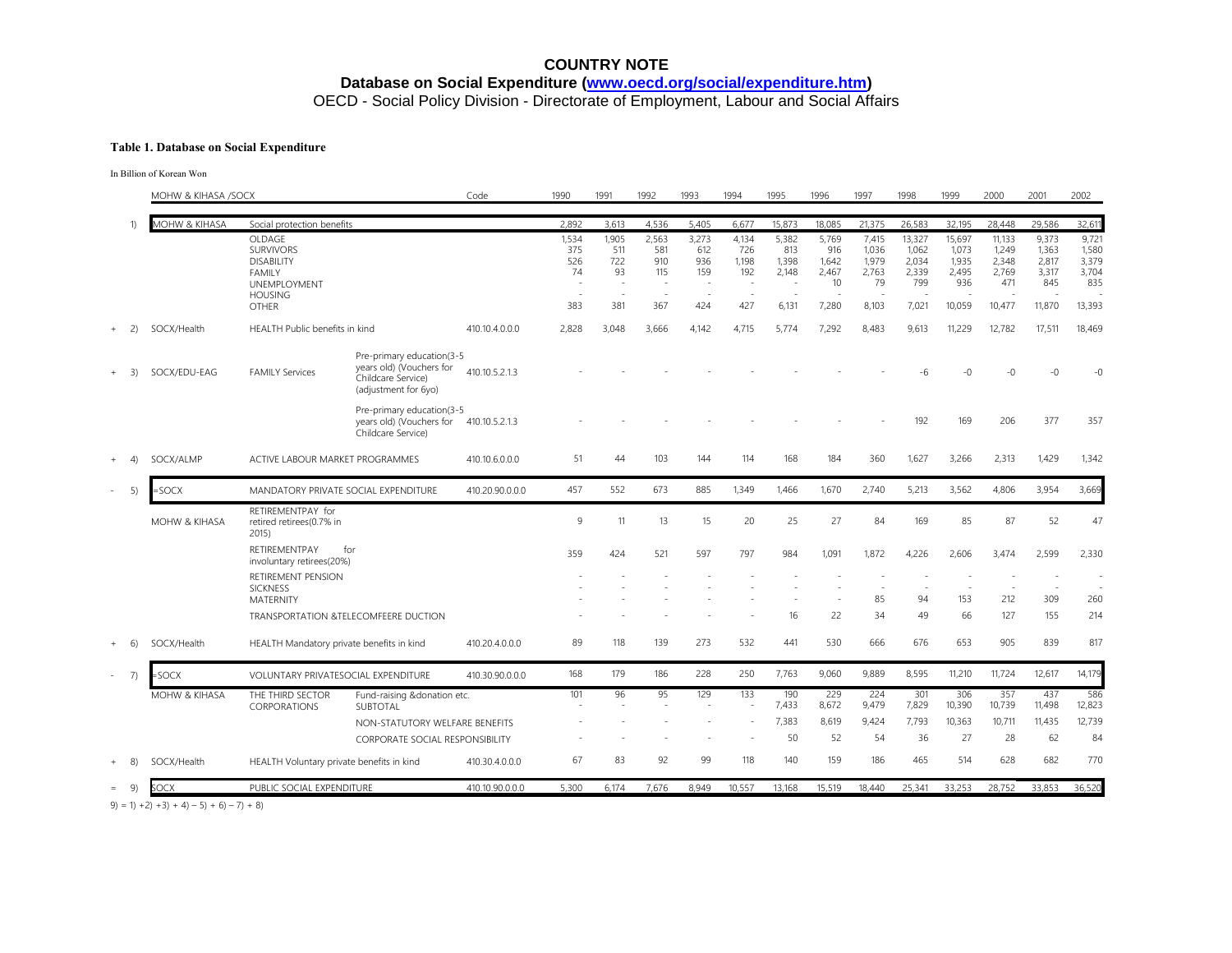# **COUNTRY NOTE Database on Social Expenditure [\(www.oecd.org/social/expenditure.htm\)](http://www.oecd.org/social/expenditure.htm)**

OECD - Social Policy Division - Directorate of Employment, Labour and Social Affairs

|            | <b>MOHW &amp; KIHASA/SOCX</b>   |                                                                             | Code                                                                                                                                                                                      | 2003                             | 2004                              | 2005                              | 2006                              | 2007                              | 2008                              | 2009                              | 2010                              | 2011                              | 2012                              | 2013                               | 2014                               | 2015                               |                                     |
|------------|---------------------------------|-----------------------------------------------------------------------------|-------------------------------------------------------------------------------------------------------------------------------------------------------------------------------------------|----------------------------------|-----------------------------------|-----------------------------------|-----------------------------------|-----------------------------------|-----------------------------------|-----------------------------------|-----------------------------------|-----------------------------------|-----------------------------------|------------------------------------|------------------------------------|------------------------------------|-------------------------------------|
| 1)         | <b><i>AOHW &amp; KIHASA</i></b> | Social protection benefits                                                  |                                                                                                                                                                                           |                                  | 38,186                            | 42,322                            | 46,893                            | 56,010                            | 60,995                            | 64,856                            | 72,207                            | 73,582                            | 80,916                            | 89,498                             | 97,716                             | 106,035                            | 120,644                             |
|            |                                 | OLDAGE<br><b>SURVIVORS</b><br><b>DISABILITY</b><br><b>FAMILY</b>            |                                                                                                                                                                                           |                                  | 11,732<br>1.871<br>4.013<br>4,079 | 14,074<br>2.058<br>4.974<br>3.976 | 15,469<br>2,255<br>5.464<br>4,570 | 16,986<br>2,511<br>6,073<br>4,942 | 19,311<br>2.791<br>6.573<br>4,667 | 23,540<br>3,008<br>7,274<br>6,759 | 26,598<br>3,282<br>7,725<br>8.463 | 28,824<br>3,590<br>7,271<br>8,544 | 31,667<br>3,928<br>7.943<br>8,808 | 36,306<br>4,227<br>8.787<br>11,111 | 38,866<br>4.011<br>8.963<br>14,007 | 45,852<br>4.382<br>9.199<br>13,275 | 55,086<br>4,843<br>10,129<br>13,398 |
|            |                                 | UNEMPLOYMENT                                                                |                                                                                                                                                                                           |                                  | 1,030                             | 1.448                             | 1,752                             | 2,074                             | 2,434                             | 2,865                             | 4.116                             | 3,687                             | 3,561                             | 3,677                              | 3,884                              | 4,156                              | 4,547                               |
|            |                                 | <b>HOUSING</b><br><b>OTHER</b>                                              |                                                                                                                                                                                           |                                  | 15,461                            | 15,791                            | 17,383                            | 23,423                            | 25,220                            | 21,409                            | 22,023                            | 21,667                            | 25,008                            | 25,390                             | 27,985                             | 29,172                             | 411<br>32,230                       |
| 2)<br>$+$  | SOCX/Health                     | HEALTH Public benefits in kind                                              |                                                                                                                                                                                           | 410.10.4.0.0.0                   | 20,750                            | 22,615                            | 25,223                            | 29,334                            | 32,853                            | 35,671                            | 41,249                            | 46,444                            | 48,871                            | 50,925                             | 54,230                             | 58,007                             | 63,236                              |
| 3)         | SOCX/EDU-EAG                    | <b>FAMILY Services</b>                                                      | Pre-primary<br>education (3-5 years<br>old) (Vouchers for<br>Childcare Service)<br>(adjustment for 6yo)<br>Pre-primary<br>education(3-5 years<br>old) (Vouchers for<br>Childcare Service) | 410.10.5.2.1.3<br>410.10.5.2.1.3 | $-0$<br>401                       | -6<br>476                         | $-3$<br>576                       | $-7$<br>859                       | $-13$<br>1,044                    | $-12$<br>900                      | $-2$<br>1,177                     | $-2$<br>1,993                     | $-1$<br>2,299                     | $-2$<br>3,009                      | $-3$<br>5,182                      | $-4$<br>6,276                      | -4<br>7,351                         |
| 4)         | SOCX/ALMP                       | ACTIVE LABOUR MARKET PROGRAMMES                                             |                                                                                                                                                                                           | 410.10.6.0.0.0                   | 932                               | 939                               | 1,023                             | 1,074                             | 1,256                             | 2,606                             | 4,961                             | 3,815                             | 3,308                             | 4,498                              | 5,253                              | 5,369                              | 5,539                               |
| 5)         | SOCX                            | MANDATORY PRIVATE SOCIAL EXPENDITURE                                        |                                                                                                                                                                                           | 410.20.90.0.0.0                  | 4.483                             | 4.962                             | 4.905                             | 5.237                             | 5.704                             | 6.113                             | 7.481                             | 7.437                             | 7.899                             | 9.096                              | 9.555                              | 11,254                             | 15,082                              |
|            | <b>MOHW &amp; KIHASA</b>        | RETIREMENTPAY for<br>retired retirees(0.7% in<br>2015                       |                                                                                                                                                                                           |                                  | 57                                | 82                                | 80                                | 83                                | 92                                | 99                                | 127                               | 123                               | 134                               | 124                                | 126                                | 169                                | 276                                 |
|            |                                 | RETIREMENTPAY for<br>involuntary retirees(20%)                              |                                                                                                                                                                                           |                                  | 2,863                             | 3,266                             | 3,182                             | 3,330                             | 3,663                             | 3,959                             | 5,082                             | 4,925                             | 5,344                             | 4,954                              | 4,214                              | 5,621                              | 7,872                               |
|            |                                 | RETIREMENT PENSION                                                          |                                                                                                                                                                                           |                                  |                                   |                                   |                                   |                                   |                                   |                                   |                                   |                                   |                                   | 1.419                              | 2.733                              | 2,734                              | 3,905                               |
|            |                                 | <b>SICKNESS</b><br><b>MATERNITY</b><br>TRANSPORTATION & TELECOMFEEREDUCTION |                                                                                                                                                                                           |                                  | 321<br>271                        | 362<br>289                        | 307<br>305                        | 366<br>338                        | 459<br>374                        | 506<br>433                        | 526<br>553                        | 563<br>591                        | 603<br>595                        | 718<br>593                         | 701<br>573                         | 663<br>524                         | 811<br>516                          |
| -6)<br>$+$ | SOCX/Health                     | HEALTH Mandatory private benefits in kind                                   |                                                                                                                                                                                           | 410.20.4.0.0.0                   | 972                               | 963                               | 1,031                             | 1,119                             | 1,117                             | 1,116                             | 1,192                             | 1,235                             | 1,223                             | 1,288                              | 1,208                              | 1,545                              | 1,703                               |
| 7          | SOCX                            | VOLUNTARY PRIVATE SOCIAL EXPENDITURE                                        |                                                                                                                                                                                           | 410.30.90.0.0.0                  | 16.327                            | 13.192                            | 14,807                            | 17.279                            | 19.476                            | 17.618                            | 19.397                            | 19.628                            | 24,995                            | 25.624                             | 27.606                             | 29,386                             | 31,481                              |
|            | <b>MOHW &amp; KIHASA</b>        | THE THIRD SECTOR                                                            | Fund-raising & donation etc.                                                                                                                                                              |                                  | 537                               | 628                               | 738                               | 777                               | 763                               | 812                               | 774                               | 1,032                             | 2,749                             | 2,239                              | 1,766                              | 2,424                              | 2,409                               |
|            |                                 | CORPORATIONS                                                                | <b>SUBTOTAL</b><br>NON-STATUTORY WELFARE BENEFITS<br><b>CORPORATE SOCIAL RESPONSIBILITY</b>                                                                                               |                                  | 14,815<br>14,705<br>111           | 11,431<br>10,779<br>652           | 12,796<br>12,100<br>695           | 15,007<br>14,533<br>474           | 16,884<br>16,372<br>512           | 14,368<br>13,669<br>699           | 15,265<br>14,196<br>1.069         | 14,639<br>13,802<br>837           | 17.444<br>16,491<br>953           | 17,929<br>17,246<br>682            | 19,810<br>19,212<br>598            | 19,908<br>19,445<br>463            | 21,239<br>20,804<br>434             |
| 8)<br>$+$  | SOCX/Health                     | HEALTH Voluntary private benefits in kind                                   |                                                                                                                                                                                           | 410.30.4.0.0.0                   | 975                               | 1,133                             | 1,273                             | 1,494                             | 1,829                             | 2,438                             | 3,359                             | 3,956                             | 4,802                             | 5,457                              | 6,029                              | 7,055                              | 7,832                               |
| $= 9$      | SOCX                            | PUBLIC SOCIAL EXPENDITURE                                                   |                                                                                                                                                                                           | 410.10.90.0.0.0                  | 41,405                            | 50,287                            | 56,304                            | 67,367                            | 73,900                            | 83,844                            | 97,266                            | 103,959                           | 108,523                           | 119,953                            | 132,454                            | 143,642                            | 159,738                             |

 $(9) = 1 + 2 + 3 + 4 - 5 + 6 - 7 + 8$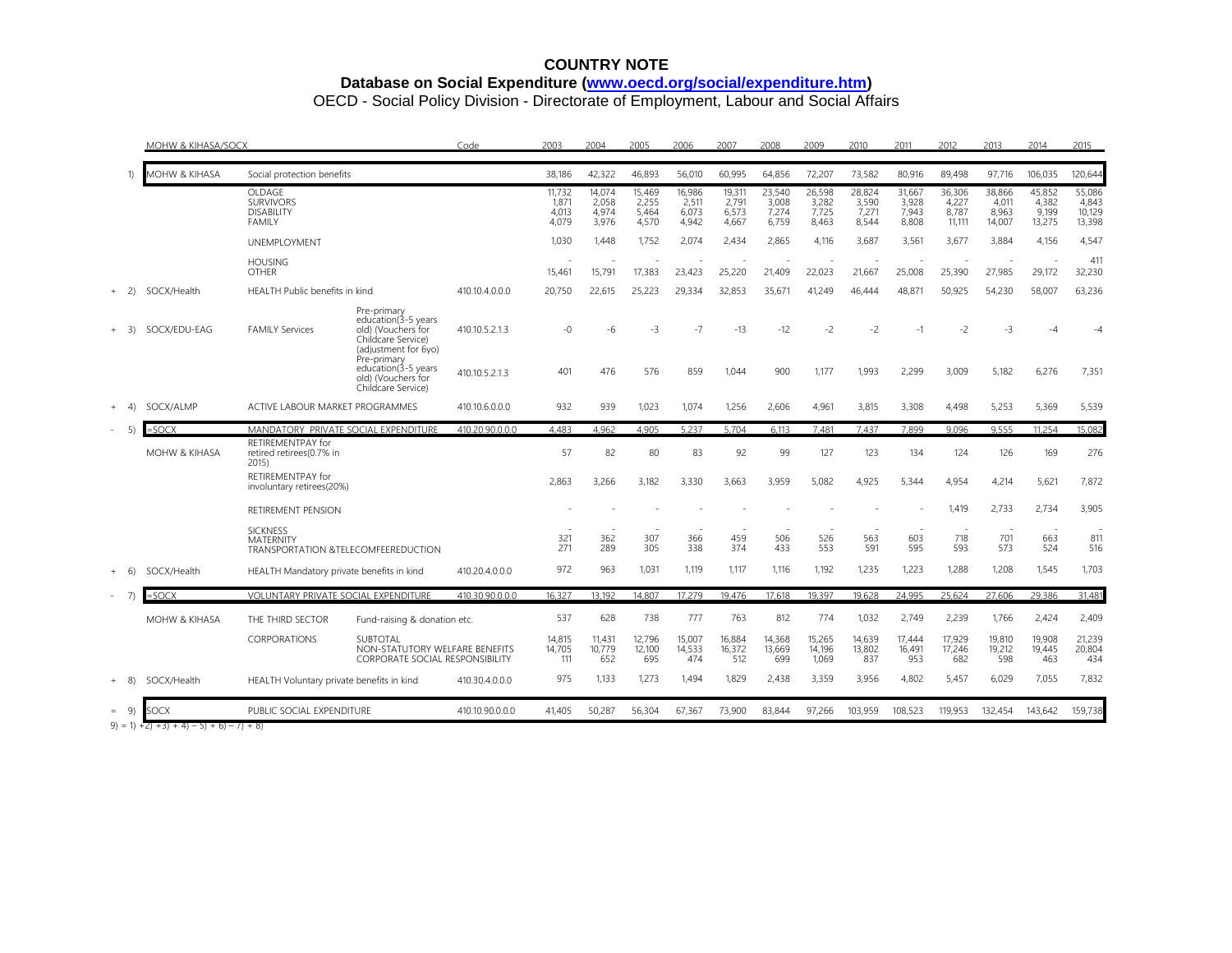# **COUNTRY NOTE Database on Social Expenditure [\(www.oecd.org/social/expenditure.htm\)](http://www.oecd.org/social/expenditure.htm)** OECD - Social Policy Division - Directorate of Employment, Labour and Social Affairs

### **Table 2. Matrix of Function × Scheme(2015)**

In Billion of Korean Won

|                          | Function |         |           |            |        |        |       |              |         |             |  |
|--------------------------|----------|---------|-----------|------------|--------|--------|-------|--------------|---------|-------------|--|
| Scheme                   | Total    | Old age | Survivors | Incapacity | Health | Family | ALMP  | Unemployment | Housing | Other       |  |
| Total                    | 174,819  | 54,432  | 4,822     | 9,544      | 64,938 | 19,505 | 5,539 | 4,547        | 411     | 11,082      |  |
| Social<br>Assistance     | 24,680   | 9,824   |           | 1,039      | 6,763  |        |       |              | 411     | 6,643       |  |
| National<br>Compensation | 4,050    |         | 1,201     | 1,437      |        |        |       |              |         | 1,412       |  |
| Social<br>Insurance      | 96,343   | 30,952  | 3,621     | 3,208      | 51,427 | 879    | 1,709 | 4,547        |         | $\mathbf 0$ |  |
| Social Service           | 34,665   | 1,572   |           | 3,523      | 5,045  | 17,815 | 3,829 |              |         | 2,881       |  |
| Mandatory<br>Private     | 15,082   | 12,084  |           | 338        | 1,703  | 811    |       |              |         | 146         |  |

#### **Table3. Matrix of Function×Financial Resources(2015)**

In Billion of Korean Won

|                               | Function |         |           |            |        |        |       |              |         |                |  |  |
|-------------------------------|----------|---------|-----------|------------|--------|--------|-------|--------------|---------|----------------|--|--|
| <b>Financial Resources</b>    | Total    | Old age | Survivors | Incapacity | Health | Family | ALMP  | Unemployment | Housing | Other          |  |  |
| Total                         | 174,819  | 54,432  | 4,822     | 9,544      | 64,938 | 19,505 | 5,539 | 4,547        | 411     | 11,082         |  |  |
| Central Government<br>Revenue | 45,681   | 7,452   | 1,201     | 2,717      | 8,606  | 13,325 | 2,804 |              | 409     | 9,168          |  |  |
| Local Government<br>Revenue   | 16,888   | 3,366   |           | 3,048      | 3,203  | 4,490  | 1,025 |              |         | 1,754          |  |  |
| Social Insurance              | 96,343   | 30,952  | 3,621     | 3,208      | 51,427 | 879    | 1,709 | 4,547        |         | $\overline{0}$ |  |  |
| Public Enterprise             | 826      | 578     |           | 233        |        |        |       |              |         | 15             |  |  |
| Private Enterprise            | 15,082   | 12,084  |           | 338        | 1,703  | 811    |       |              |         | 146            |  |  |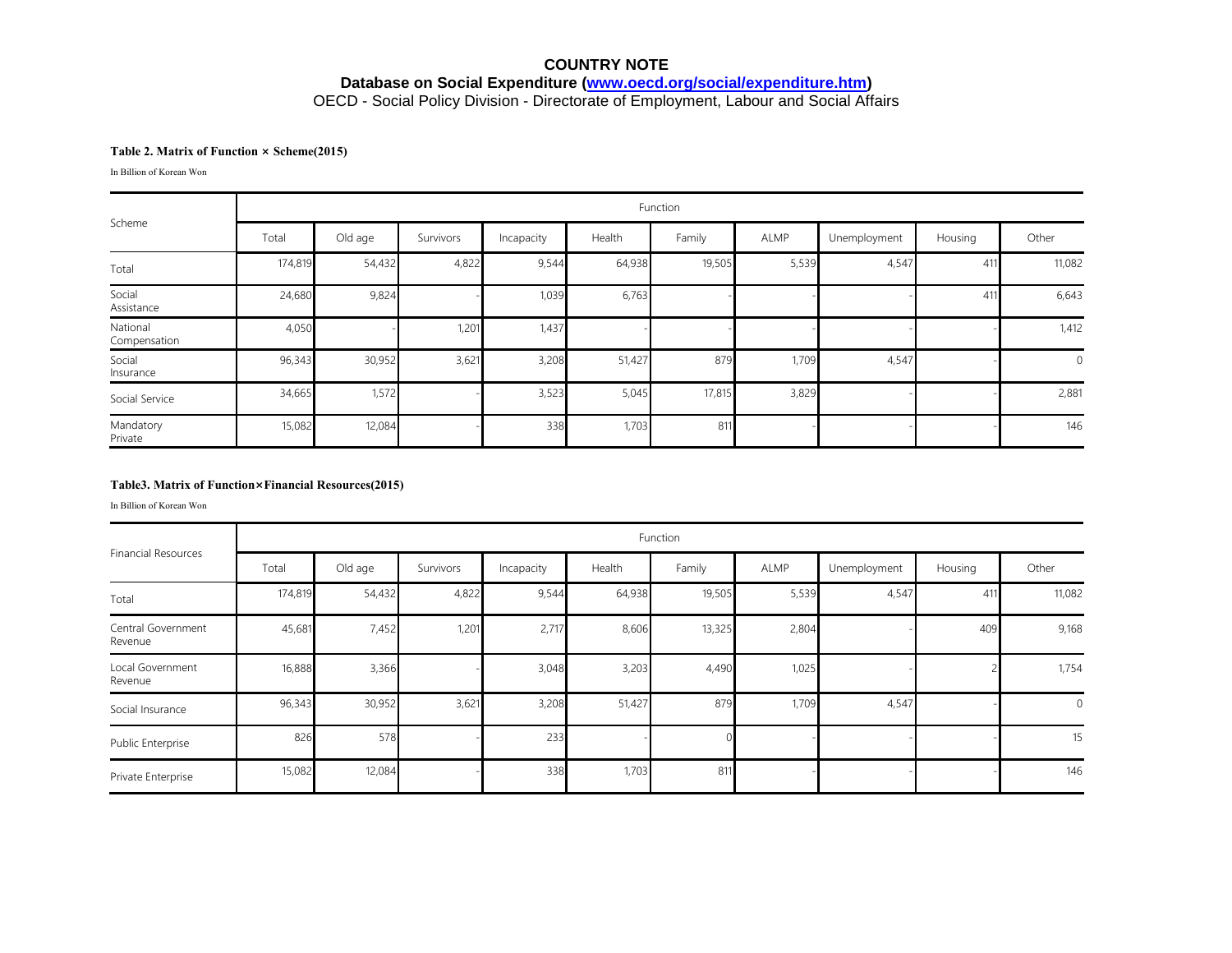# **COUNTRY NOTE Database on Social Expenditure [\(www.oecd.org/social/expenditure.htm\)](http://www.oecd.org/social/expenditure.htm)** OECD - Social Policy Division - Directorate of Employment, Labour and Social Affairs

#### **Table 4. Matrix of Financial resources ×Scheme(2015)**

In Billion of Korean Won

|                          | <b>Financial Resources</b> |                   |                 |                  |           |             |              |  |  |  |  |
|--------------------------|----------------------------|-------------------|-----------------|------------------|-----------|-------------|--------------|--|--|--|--|
| Scheme                   |                            | Central Gov. Rev. | Local Gov. Rev. |                  | Social    | Enterprise  |              |  |  |  |  |
|                          | Total                      |                   | Dependent Rev.  | Independent Rev. | Insurance | Public Ent. | Private Ent. |  |  |  |  |
| Total                    | 174,819                    | 45,681            | 14,000          | 2,887            | 96,343    | 826         | 15,082       |  |  |  |  |
| Social<br>Assistance     | 24,680                     | 19,161            | 5,300           | 219              |           |             | $\sim$       |  |  |  |  |
| National<br>Compensation | 4,050                      | 3,790             | 33              | 226              |           |             | $\sim$       |  |  |  |  |
| Social Insurance         | 96,343                     |                   |                 |                  | 96,343    |             | $\sim$       |  |  |  |  |
| Social Service           | 34,665                     | 22,729            | 8,667           | 2,443            |           | 826         | $\sim$       |  |  |  |  |
| Enterprise               | 15,082                     |                   |                 |                  |           |             | 15,082       |  |  |  |  |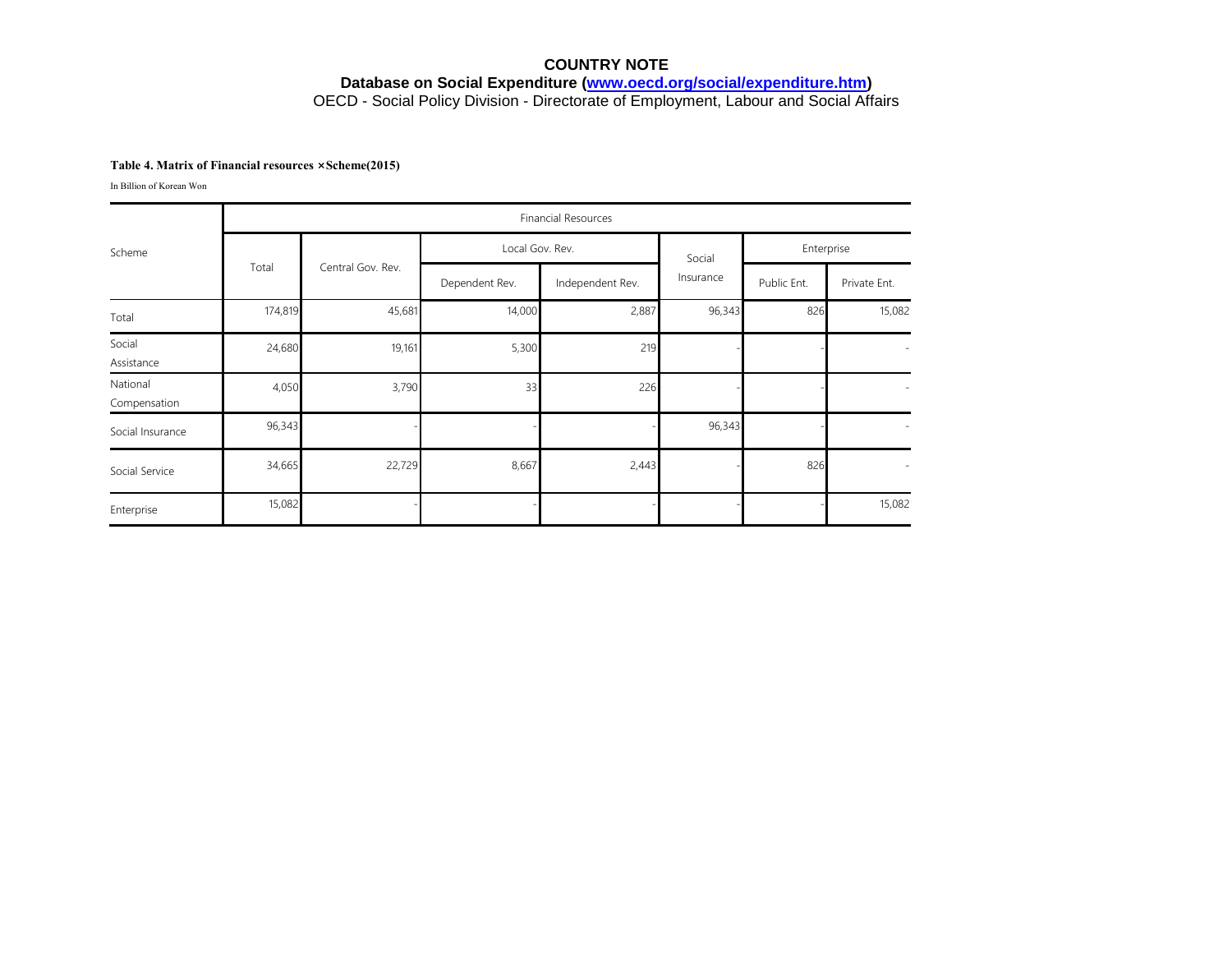## **Database on Social Expenditure [\(www.oecd.org/social/expenditure.htm\)](http://www.oecd.org/social/expenditure.htm)**

OECD - Social Policy Division - Directorate of Employment, Labour and Social Affairs

# **KOREA**

| <b>Code</b> | <b>Title of the programme</b>                          | <b>Description of the programme and attached notes</b>                                                                                                                                                                                                                                                                                                                                                                                                                                                                                                            |
|-------------|--------------------------------------------------------|-------------------------------------------------------------------------------------------------------------------------------------------------------------------------------------------------------------------------------------------------------------------------------------------------------------------------------------------------------------------------------------------------------------------------------------------------------------------------------------------------------------------------------------------------------------------|
|             | <b>OLD AGE</b>                                         |                                                                                                                                                                                                                                                                                                                                                                                                                                                                                                                                                                   |
|             | 410.10.1.1.1.1 National pension                        | Established in 1988, the National Pension is a defined benefit program<br>for the public, combining earnings-related and redistributive components<br>together.<br>- Insured persons who have been insured for more than 10 years can be                                                                                                                                                                                                                                                                                                                          |
|             |                                                        | paid the Old-age Pension sometime after turning 61 years old in 2014<br>and the pension eligibility age is rising to 65 by 2033.<br>- The replacement rate for 40 years of contribution is being reduced to<br>40% by 2028.                                                                                                                                                                                                                                                                                                                                       |
|             |                                                        | - The contribution rate is 9% of the insured person's Standard Monthly<br>Income. The contribution of workplace-based insured persons is equally<br>shared by the employer and the employee, while individually insured<br>persons pay all of their contributions by themselves.                                                                                                                                                                                                                                                                                  |
|             |                                                        | - The government's financial support is provided for some portion of<br>contributions paid by farmers, fishermen and low-wage employees.                                                                                                                                                                                                                                                                                                                                                                                                                          |
|             | 410.20.1.1.1.1 Retirement pension                      | Introduced in 2005 as the second pillar of old-age income security. The<br>employer and employee can choose one of the following three pension<br>types: DB (defined benefit), DC (defined contribution), and IRP<br>(individual retirement pension).<br>Insured persons are paid sometime after turning 55 years old.                                                                                                                                                                                                                                            |
|             | 410.10.1.1.1.3 Government Employees pension            | Introduced in 1960 and funded by the government by legislation, the<br>Government Employees Pension is paid to government employees who<br>are 60 or older and who have fulfilled at least 20 years of service. For<br>officials recruited after 2010, the pension eligibility age rose to 65.<br>-The contribution rate is 7%% of the insured person's standard monthly<br>income. The government pays the same 7% of the standard monthly<br>income as responsibility of employer.<br>- In 2013, about 1.07 million of officials (2.1% of the total population) |
|             | 410.10.1.1.1.4 Private school teacher's pension        | were insured.<br>Introduced in 1975, KTP(The Korea Teachers Pension) adopted a benefit<br>scheme identical to the Government Employees Pension.                                                                                                                                                                                                                                                                                                                                                                                                                   |
|             | 410.10.1.1.1.5 Military pension                        | Introduced in 1963, a veteran who has served and retired for 20 or more<br>years is entitled to the Military Pension.                                                                                                                                                                                                                                                                                                                                                                                                                                             |
|             | 410.10.1.1.1.6 Basic Pension                           | The Basic Pension was introduced in 2008 to provide income assistance<br>to the elderly. Senior citizens in the lowest 70% income bracket (about 4<br>million aged 65 and over) receive the non-contributory benefits in a fixed<br>amount per month.                                                                                                                                                                                                                                                                                                             |
|             | 410.10.1.2.1.1 Welfare facility care for the elderly   | Changing demographic trends and the reduced prevalence of elderly<br>parents living with their adult children have increased demand for elderly<br>facility care. At present the main social facilities for the aged are<br>residential homes and nursing homes.                                                                                                                                                                                                                                                                                                  |
|             | 410.20.1.1.3.1 Retirement pay for retired retirees     | This covers the lump-sum retirement payment for retired employees in<br>public and private sectors.<br>Retired person are between 0.5% and 0.7% of the total retirees.                                                                                                                                                                                                                                                                                                                                                                                            |
|             | 410.20.1.1.3.2 Retirement pay for involuntary retirees | This category includes legal retirement allowance for involuntarily<br>retired employees such as laid off workers.                                                                                                                                                                                                                                                                                                                                                                                                                                                |
|             | 410.20.1.1.3.3 Retirement pension(lump-sum payment)    | It was introduced in 2005 as the second pillar of old-age income security.<br>The employer and employee can choose one of the following three<br>pension types: DB (defined benefit), DC (defined contribution), and IRP<br>(individual retirement pension).<br>The lump-sum payment is given to those aged 55 and over.                                                                                                                                                                                                                                          |
| 2.          | <b>SURVIVORS</b>                                       |                                                                                                                                                                                                                                                                                                                                                                                                                                                                                                                                                                   |
|             | 410.10.2.1.1.1 National pension                        | It is given to the spouse, children, or parents of a beneficiary (the insured<br>person) whose livelihoods are maintained under the help of the                                                                                                                                                                                                                                                                                                                                                                                                                   |
|             |                                                        | beneficiary. Depending on the contribution, the survivor's pension                                                                                                                                                                                                                                                                                                                                                                                                                                                                                                |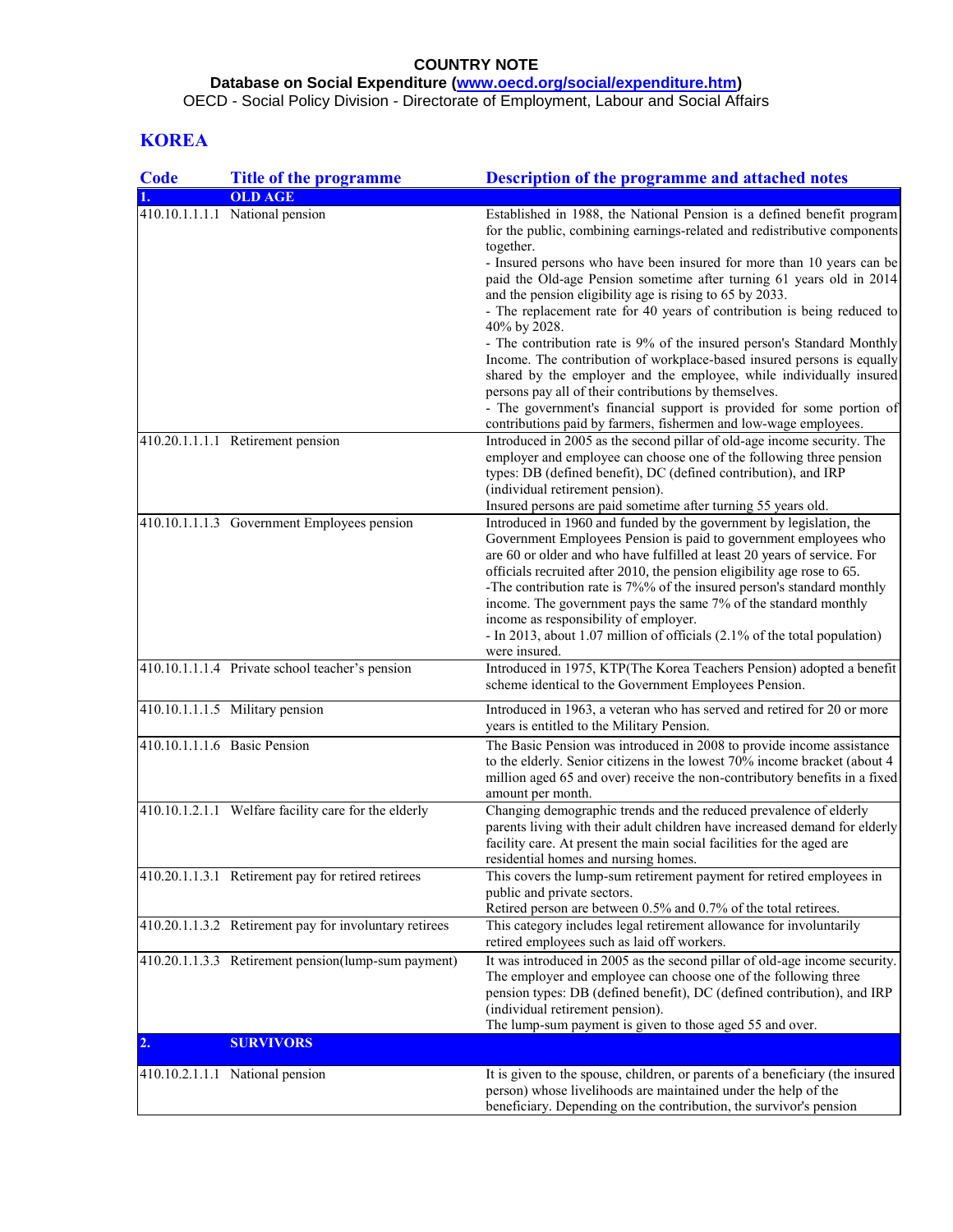## **Database on Social Expenditure [\(www.oecd.org/social/expenditure.htm\)](http://www.oecd.org/social/expenditure.htm)**

OECD - Social Policy Division - Directorate of Employment, Labour and Social Affairs

|    |                                                                                  | benefits range from 40% to 60% of basic amount.                                                                                                                                                                                                                                                                                                                                                                                                                                                                                                                                                                                                                                                                                                                             |
|----|----------------------------------------------------------------------------------|-----------------------------------------------------------------------------------------------------------------------------------------------------------------------------------------------------------------------------------------------------------------------------------------------------------------------------------------------------------------------------------------------------------------------------------------------------------------------------------------------------------------------------------------------------------------------------------------------------------------------------------------------------------------------------------------------------------------------------------------------------------------------------|
|    | 410.10.2.1.1.4 Government Employees pension                                      | The survivor's pension benefit is 70% of basic amount, provided that the<br>beneficiary was recruited before 2010. The rate is reduced to 60% for the<br>surviving family members of the beneficiary recruited in 2010 or later.                                                                                                                                                                                                                                                                                                                                                                                                                                                                                                                                            |
| 3. |                                                                                  | <b>INCAPACITY-RELATED BENEFITS (Disability, Occupational injury and disease, Sickness)</b>                                                                                                                                                                                                                                                                                                                                                                                                                                                                                                                                                                                                                                                                                  |
|    | 410.10.3.1.1.1 National pension                                                  | The Disability Pension is provided to a person having a physical or<br>mental illness even after being treated for the disease or injury which<br>came about during his/her insured period. The Disability Pension is paid<br>while the beneficiary has the disability, and the benefit level is<br>determined on the severity or conditions of physical or mental illness.                                                                                                                                                                                                                                                                                                                                                                                                 |
|    | 410.10.3.1.1.2 Government Employees pension                                      | The retirees who are disabled physically or mentally after the complete<br>cure of job-related sickness or injury are eligible for the disability<br>pension. It is permitted in case of the disability resulting from an<br>accident at work or occupational disease only. The qualification for<br>disability pension is determined by the Pension Examination Council.<br>The degree of disability ranges from 1 to 14 classes. If two or more<br>disabilities occurred concurrently, the degree of disability for the<br>calculation of benefit is decided by the class of the table in which the<br>heaviest two disabilities are combined. The retirees who are eligible for<br>disability pension can choose lump-sum compensation instead of<br>disability pension. |
|    | 410.10.3.1.1.3 Private school teacher's pension                                  | The retirees disabled by job-related sickness or injury are eligible for the<br>disability pension.                                                                                                                                                                                                                                                                                                                                                                                                                                                                                                                                                                                                                                                                         |
|    | 410.10.3.1.1.4 Military pension                                                  | The retirees disabled by job-related sickness or injury are eligible for the<br>disability pension. The calculation of benefit is decided according to the<br>degree of disability.                                                                                                                                                                                                                                                                                                                                                                                                                                                                                                                                                                                         |
|    | 410.10.3.1.2.1 Disability benefit (Occupational Injury and<br>Disease Insurance) | Korea's Industrial Accident Compensation Insurance (IACI) was<br>established to protect workers from industrial accidents and work-related<br>diseases in 1964. Since July 1, 2000, the IACI has applied to companies<br>with at least one employee and all workers including foreign workers<br>regardless of their status of employment.<br>- Benefits of the Industrial Accident Compensation Insurance include<br>both cash and in-kind benefits: medical care benefit, nursing benefit, sick<br>leave benefit, survivors' benefit, disability benefit, and funeral expenses.<br>- Workers with permanent disabilities are paid compensation in the form<br>of an annuity or lump-sum payments according to the degree of damage<br>to their physical functions.        |
|    | 410.10.3.1.3.1 Sick leave benefit (Occupational Injury and<br>Disease Insurance) | - 70% of the average wage is given in compensation for wage loss,<br>provided that an insured worker is unable to work due to medical care.                                                                                                                                                                                                                                                                                                                                                                                                                                                                                                                                                                                                                                 |
|    | 410.30.3.1.4.0 Paid sick leave (other sickness daily<br>allowance)               | This category of paid sick leave is not necessarily associated with work-<br>related accident. It is based on the company rules or agreement between<br>labor and management.                                                                                                                                                                                                                                                                                                                                                                                                                                                                                                                                                                                               |
|    | 410.10.3.1.5.1 Disability allowance                                              | This category includes allowances for the disabled:<br>- Disability Allowance for disabled Children under 18.<br>- Disability Allowance for low-income persons with mild disabilities<br>aged 18 and above<br>- Non-contributory allowance for low-income persons with severe<br>disabilities aged between 18 and 64.                                                                                                                                                                                                                                                                                                                                                                                                                                                       |
|    | 410.10.3.2.1.1 Welfare facility care for the disabled                            | The government is expanding the scope of operation for the welfare<br>institutions in order to provide better vocational, medical and social<br>rehabilitation for the severely disabled.                                                                                                                                                                                                                                                                                                                                                                                                                                                                                                                                                                                   |
|    | <b>HEALTH</b>                                                                    |                                                                                                                                                                                                                                                                                                                                                                                                                                                                                                                                                                                                                                                                                                                                                                             |
|    |                                                                                  | See OECD Health Statistics.                                                                                                                                                                                                                                                                                                                                                                                                                                                                                                                                                                                                                                                                                                                                                 |
| 5. | <b>FAMILY</b>                                                                    |                                                                                                                                                                                                                                                                                                                                                                                                                                                                                                                                                                                                                                                                                                                                                                             |
|    | 410.10.5.1.1.1 Single- parent families                                           | Low-income single-parent families are provided with childcare<br>allowances and school fees. The government provides support to                                                                                                                                                                                                                                                                                                                                                                                                                                                                                                                                                                                                                                             |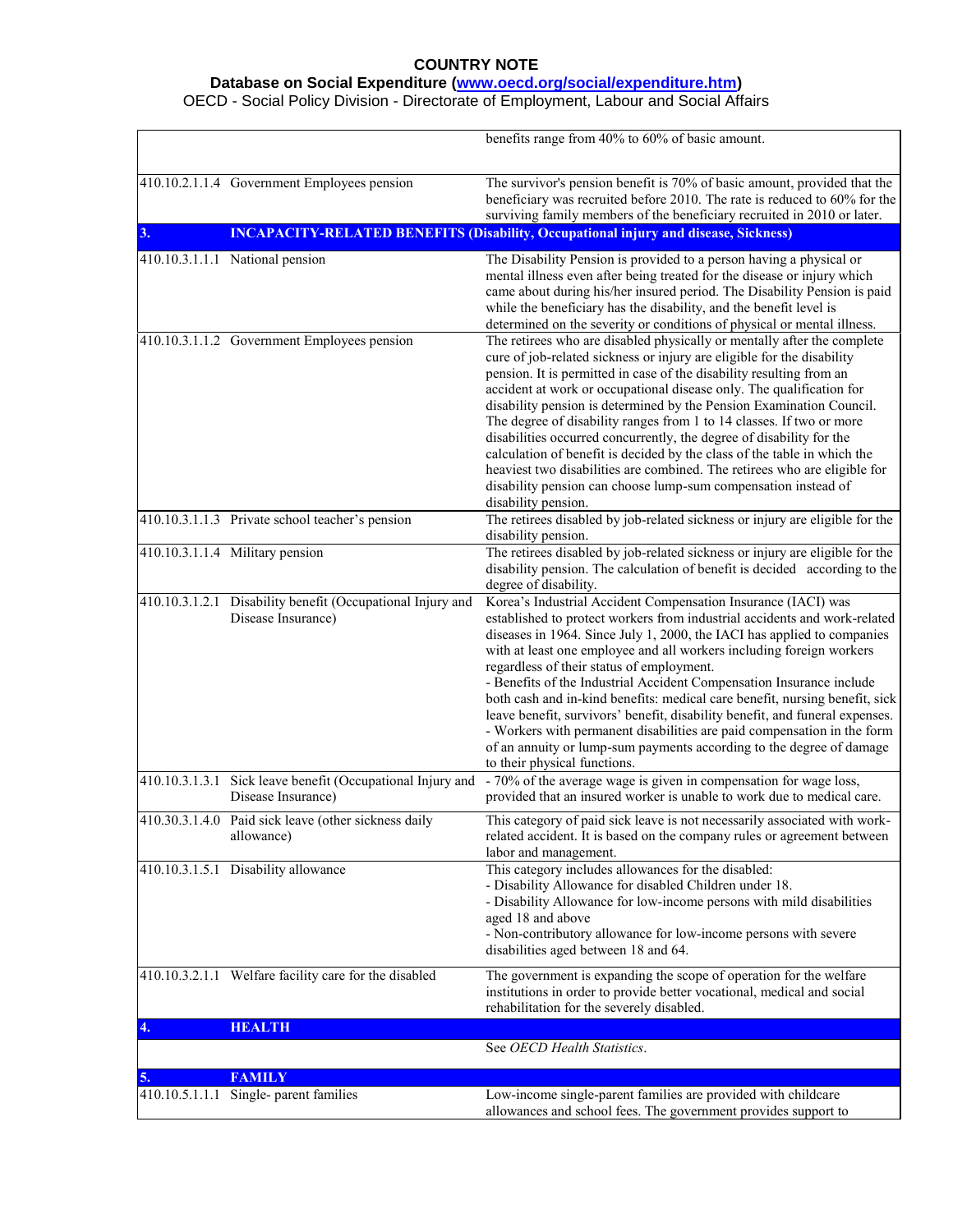## **Database on Social Expenditure [\(www.oecd.org/social/expenditure.htm\)](http://www.oecd.org/social/expenditure.htm)**

OECD - Social Policy Division - Directorate of Employment, Labour and Social Affairs

|    |                                                                                          | residential facilities for single parent families.                                                                                                                                                                                                                                                                                                                                                                                                                                                                                                                                                                                                                                                                                                                                                                                                                                                                                                                                                                                                                          |
|----|------------------------------------------------------------------------------------------|-----------------------------------------------------------------------------------------------------------------------------------------------------------------------------------------------------------------------------------------------------------------------------------------------------------------------------------------------------------------------------------------------------------------------------------------------------------------------------------------------------------------------------------------------------------------------------------------------------------------------------------------------------------------------------------------------------------------------------------------------------------------------------------------------------------------------------------------------------------------------------------------------------------------------------------------------------------------------------------------------------------------------------------------------------------------------------|
|    | 410.10.5.1.2.1 Maternity leave (Employment Insurance)                                    | 90 days' maternity leave is provided for female employees giving birth.<br>A minimum of 45 days' leave must be taken after child birth. The<br>employer pays for the first 60 days' leave at the rate of 100% of the<br>female employee's ordinary wage. The Employment Insurance pays for<br>the last 30 days with a ceiling of KRW 1,350,000. If an employee's<br>ordinary wage is higher than the ceiling, the employer must pay the<br>employee the difference.<br>For small and medium enterprises, the Employment Insurance pays more<br>for the first 60 days to reduce employers' burden up to the ceiling.                                                                                                                                                                                                                                                                                                                                                                                                                                                         |
|    | 410.10.5.1.2.2 Parental leave (Employment Insurance)                                     | Parental leave allowance is provided for each parent who takes leave at a<br>rate of 40% of the ordinary wage, subject to a minimum of KRW<br>500,000 per month and up to a ceiling of one million won per month for<br>up to one year. Parental leave can be taken until the child reaches the age<br>of 8 years or the second grade in elementary school                                                                                                                                                                                                                                                                                                                                                                                                                                                                                                                                                                                                                                                                                                                  |
|    | 410.20.5.1.2.1 Maternity leave (the employer)                                            | See 410.10.5.1.2.1                                                                                                                                                                                                                                                                                                                                                                                                                                                                                                                                                                                                                                                                                                                                                                                                                                                                                                                                                                                                                                                          |
|    | 410.10.5.1.3.1 Child Development Account(CDA)                                            | Introduced in 2007, the CDA program supports asset-building of<br>children under 18 in low-income household or child welfare facilities.<br>The government wires up to KRW 30,000 per month, matching the<br>amount of savings which children or patrons put into the children's<br>account. Savings in CDAs are usually restricted to financing higher<br>education and trainings, starting a small business, or buying a home<br>when the child reaches 18 years old.                                                                                                                                                                                                                                                                                                                                                                                                                                                                                                                                                                                                     |
|    | 410.10.5.1.1.3 Child home care allowance                                                 | Introduced in 2009, this allowance is paid to households with a child<br>aged 5 years and under who do not use childcare facilities or<br>kindergartens. Different amounts are provided depending on the child's<br>age: KRW 200,000 for child under12 months, KRW 150,000 for child<br>between 12 and 23 months, 100,000 KRW for children between 3 and 5<br>years old.                                                                                                                                                                                                                                                                                                                                                                                                                                                                                                                                                                                                                                                                                                    |
|    | 410.10.5.2.1.1 Child welfare services                                                    | Child welfare services are provided for children aged below 18. The<br>government endeavors to provide children in need with proper<br>accommodation at child welfare facilities and to train social workers<br>specializing in dealing with children's problems.                                                                                                                                                                                                                                                                                                                                                                                                                                                                                                                                                                                                                                                                                                                                                                                                           |
|    | 410.10.5.2.1.2 Childcare subsidy (Vouchers for Childcare<br>Service)                     | This category includes childcare subsidy provided for children who<br>attend childcare facilities. In 2013 childcare subsidy became a universal<br>childcare assistance program regardless of income level. Until 2011,<br>410.10.5.2.1.2 referred to the childcare subsidy provided for children<br>aged 5 and under who attend childcare facilities and 410.10.5.2.1.3<br>referred to the education fee subsidy provided for children aged 3 to 5<br>who attend kindergartens.<br>However, from 2012 to 2015 the budget source of the childcare subsidy<br>provided for children aged 3 to 5 changed, consecutively by age, from<br>the Ministry of Health and Welfare and its local government to local<br>education offices.<br>Finally in 2015, the transfer of the budget source was completed with<br>410.10.5.2.1.2 referring to the childcare subsidy provided for children<br>aged 0 to 2 who attend childcare facilities and 410.10.5.2.1.3 referring to<br>the education fee subsidy for children aged 3-5 who attend childcare<br>facilities or kindergartens. |
|    | 410.10.5.2.1.3 Pre-primary education (3-5 years old)<br>(Vouchers for Childcare Service) | See OECD Education data, estimates till 2011. Since 2012, estimations<br>by KIHASA have been made based on trends in the OECD Education<br>data and the number of students enrolled.<br>This category includes the education fee subsidy (equivalent amount of<br>the above childcare subsidy) provided for children aged 3 to 5 who<br>attend kindergartens and childcare facilities.                                                                                                                                                                                                                                                                                                                                                                                                                                                                                                                                                                                                                                                                                      |
|    | 410.10.5.2.3.4 Protection of child & adolescent                                          | This category includes programs managing shelters for women in order<br>to protect them from domestic violence.                                                                                                                                                                                                                                                                                                                                                                                                                                                                                                                                                                                                                                                                                                                                                                                                                                                                                                                                                             |
| 6. | <b>ACTIVE LABOUR MARKET PROGRAMMES</b>                                                   |                                                                                                                                                                                                                                                                                                                                                                                                                                                                                                                                                                                                                                                                                                                                                                                                                                                                                                                                                                                                                                                                             |
|    | See OECD Labour Market Policy database.                                                  |                                                                                                                                                                                                                                                                                                                                                                                                                                                                                                                                                                                                                                                                                                                                                                                                                                                                                                                                                                                                                                                                             |
|    | <b>UNEMPLOYMENT</b>                                                                      |                                                                                                                                                                                                                                                                                                                                                                                                                                                                                                                                                                                                                                                                                                                                                                                                                                                                                                                                                                                                                                                                             |